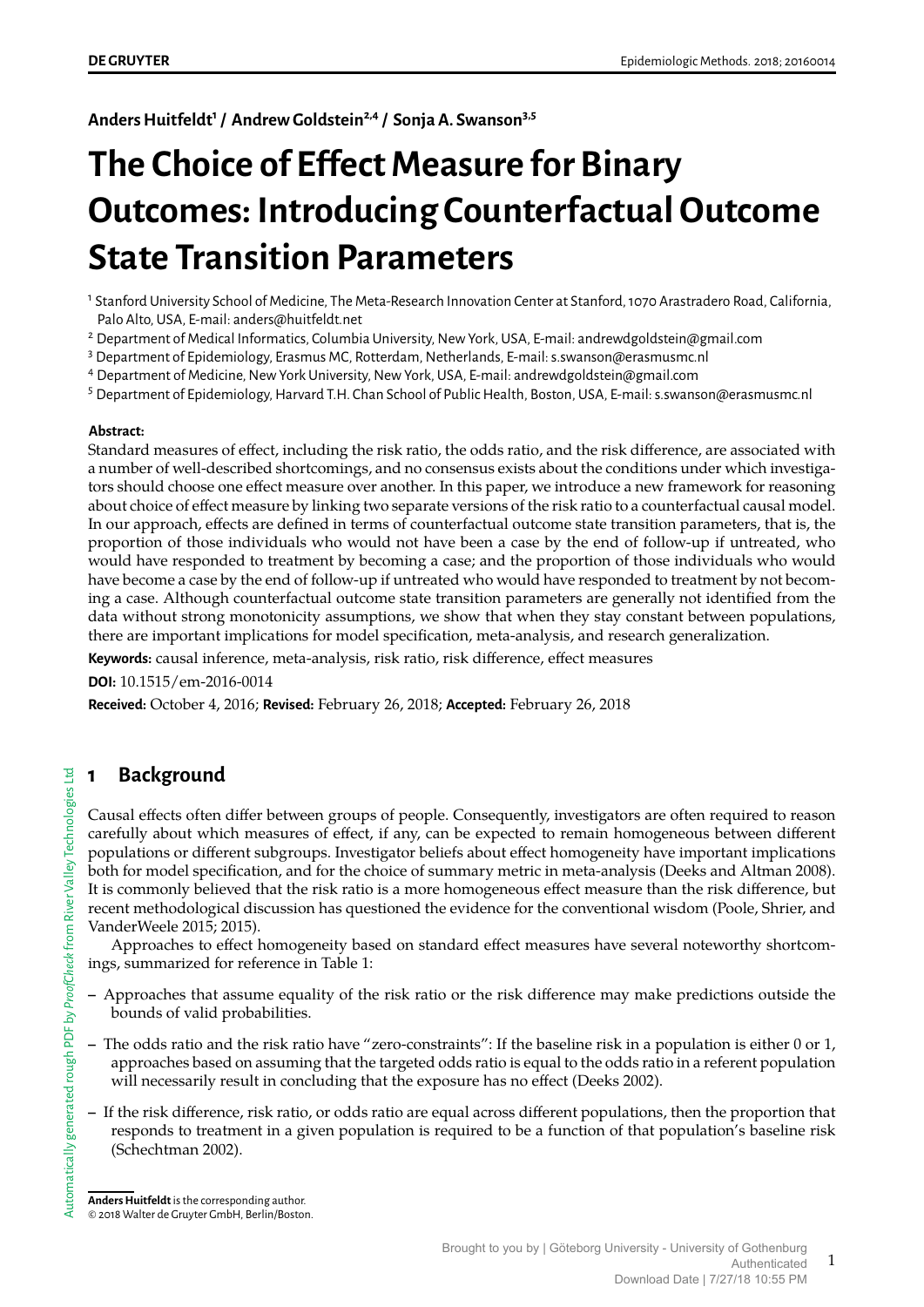- **–** The odds ratio is not collapsible; i.e the marginal value of the odds ratio may not be equal to a weighted average of the stratum-specific odds ratios under any weighting scheme, even in the absence of confounding and other forms of structural bias (Huitfeldt, Stensrud, and Suzuki 2016).
- **–** The predictions of the risk ratio model are not symmetric to whether the parameter is based on the probability of having the event, or the probability of not having the event, i.e whether we "count the living or the dead" (Sheps 1958).

In addition to the five points discussed above, we note that no generally applicable biological mechanism has been proposed that would guarantee the risk ratio, the risk difference, or the odds ratio stays constant between different populations. For earlier discussion of how biological mechanisms relate to the choice of effect measure, we point the reader to Siemiatycki and Thomas (1981) and Thompson (1991).

**Table 1:** Shortcomings of effect parameters.

|                                | <b>Risk</b><br>difference | Risk ratio | Odds ratio | <b>COST</b><br>parameters |
|--------------------------------|---------------------------|------------|------------|---------------------------|
| Predicts invalid probabilities | Yes                       | Yes        | No         | No.                       |
| Zero-constraints               | No                        | Yes        | Yes        | No                        |
| Baseline risk dependence       | Yes                       | Yes        | Yes        | No                        |
| Non-collapsibility             | No                        | No         | Yes        | No                        |
| Asymmetry to outcome variable  | No                        | Yes        | No         | No                        |

In this paper, we are interested in the effect of binary treatment *A* (e.g. a drug) on binary outcome *Y* (e.g. a side effect) in two separate populations  $P = s$  and  $P = t$ . In all examples, we have randomized trial evidence for the average causal effect of the treatment in study population  $P = s$ , and wish to predict the effect of introducing the treatment in the target population  $P = t$ , in which the drug is not available and in which we can only collect observational data. Counterfactuals will be denoted using superscripts. For example,  $Y^{a=0}$  is an indicator for whether an individual would have experienced side effect *Y* if, possibly contrary to fact, she did not initiate treatment with drug *A*. Because we have a randomized trial in study population *s*, the average baseline risk  $Pr(Y^{a=0} = 1 | P = s)$ , and the average risk under treatment,  $Pr(Y^{a=1} = 1 | P = s)$  are identified from the data. Since treatment is not available in target population *t*, the average baseline risk,  $Pr(Y^{a=0} = 1|P = t)$ , is also identified from the data. Our goal is to use this information, in combination with some plausible assumption about effect homogeneity, to predict the average risk under treatment in the target population,  $Pr(Y^{a=1} = 1|P = t)$ .<sup>1</sup>

Briefly, we recall that VanderWeele (2012) defined two separate types of effect heterogeneity: Effect modification in distribution (where the distributions of counterfactual variables vary across populations) and effect modification in measure (where a particular effect measure varies across populations). Here, we will propose a novel approach to effect homogeneity based on a new class of non-identified effect parameters; and show how this framework can sometimes be used to reason about homogeneity in terms of standard, identifiable measures of effect such as the risk difference and the risk ratio. Specifically, we will consider two risk ratios, which are equivalent to the two risk ratios considered by Deeks (2002), and defined as follows:

$$
RR(-) = \frac{\Pr(Y^{a=1} = 1)}{\Pr(Y^{a=0} = 1)}
$$

$$
RR(+) = \frac{1 - \Pr(Y^{a=1} = 1)}{1 - \Pr(Y^{a=0} = 1)} = \frac{\Pr(Y^{a=1} = 0)}{\Pr(Y^{a=0} = 0)}
$$

This paper is organized as follows. In part 2, we describe a scenario to illustrate the motivation for expanding upon existing effect parameters. In part 3, we introduce counterfactual outcome state transition (COST) parameters, and propose a definition of effect homogeneity based on these parameters. In part 4, we discuss the conditions under which COST parameters are identified from the data, and the implications of violations of these conditions. In part 5, we show that the COST parameters are not symmetric to the coding of the exposure variable, and discuss the implications of this observation. In part 6, we link COST parameters to substantive knowledge by providing examples of biological processes that result in effect homogeneity. In part 7, we discuss the empirical implications of our model. We conclude in part 8.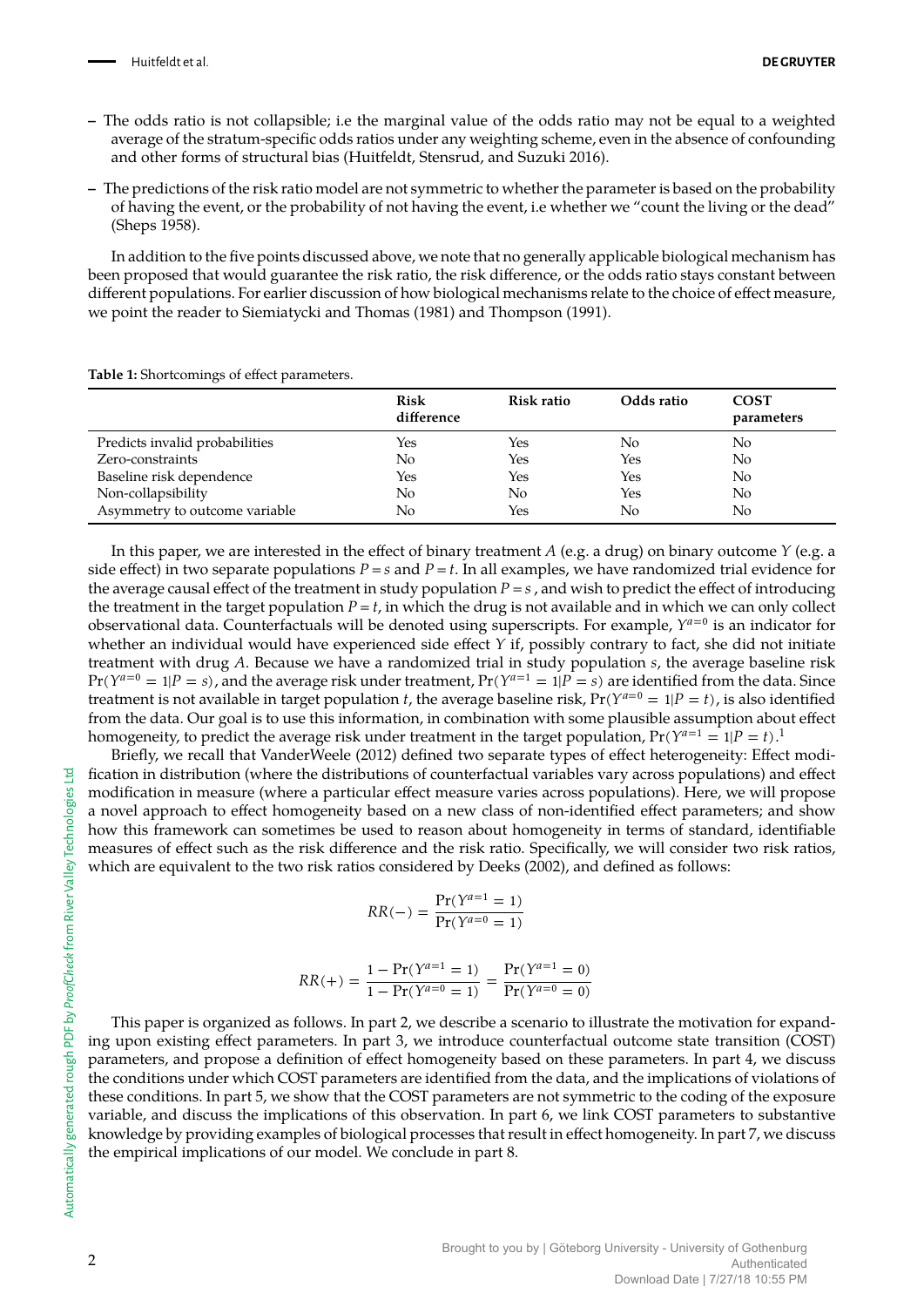# **2 Motivating example**

Suppose a team of investigators have data from a randomized trial where the risk of a particular side effect was 2% under no treatment and 3% under treatment. They wish to predict the effect in a different target population, where the baseline risk of the side effect is 10% (Table 2). For simplicity, we postulate that this treatment does not prevent the outcome from occurring in any individual ("monotonic effect"); this assumption will be discussed in detail later in the paper.

While discussing their data analysis plan, the first investigator postulates that the standard risk ratio  $RR(-)$ is equal between these two populations. Under this assumption, he estimates that 15% of the target population will experience the side effect under treatment. However, a second investigator believes that  $RR(+)$ , not  $RR(-)$ , might be equal between the two populations. Under this assumption, he estimates that 10.9% of the target population will experience the side effect under treatment.

A third investigator notes that neither the first nor second investigator have substantive arguments for choosing the  $RR(+)$  versus the  $RR(-)$ . However, she realizes that the group at risk of being adversely affected by treatment is the 90% of the target population who were originally destined *not* to experience the side effect. She points out that the first investigator's assumption (i.e. that  $RR(-)$  was equal between the populations) results in a prediction that among people who are at risk of being adversely affected by the treatment, the proportion who respond is much higher in population *t* than in population *s*, simply because the baseline risk is higher.

Given this, the third investigator instead suggests assuming a specific probability is constant across the populations: the probability that a person who was previously not destined to experience the outcome, does not experience the outcome in response to treatment. This probability can be computed in the trial as  $\frac{97\%}{98\%} \approx 99\%$ and applied to the 90% who were originally destined to be unaffected is the target population. In this case, the third investigator's approach results in the exact same estimate as the second investigator's approach: an estimated 10.9% of the target population will experience the side effect under treatment.

**Table 2:** Predicted results using different effect measures.

|                           | $RR(-)$     | $RR(+)$      | <b>RD</b>   | OR           |
|---------------------------|-------------|--------------|-------------|--------------|
| $Pr(Y^{a=0} = 1   P = s)$ | $2\%$       | $2\%$        | $2\%$       | $2\%$        |
| $Pr(Y^{a=1} = 1   P = s)$ | $3\%$       | 3%           | 3%          | 3%           |
| Effect                    | $RR(-)=1.5$ | $RR(+)=0.99$ | $RD = 0.01$ | $OR = 1.515$ |
| $Pr(Y^{a=0} = 1   P = t)$ | 10%         | $10\%$       | 10%         | 10%          |
| Predicted                 | 15%         | $10.9\%$     | 11%         | $14.4\%$     |
| $Pr(Y^{a=1} = 1   P = t)$ |             |              |             |              |

Variations of the third investigator's arguments have arisen independently multiple times in the literature, dating back more than half a century (Sheps 1958; Deeks 2002), but these recommendations have rarely been translated into common practice. Throughout the rest of this paper, we will formalize this line of reasoning in a counterfactual causal model, in order to explore its scope, limits and implications.

# **3 Definition of the counterfactual outcome state transition parameters**

We define "counterfactual outcome state transition" (COST) parameters based on the probability that a person who becomes a case if untreated remains a case if treated, and by the probability that a person who does not become a case if untreated remains a non-case if treated. We also offer interpretations of these quantities in terms of the four deterministic response types (Greenland and Robins 1986) (Table 3). A list of parameters considered in this paper is shown in Table 4.

## **Definition 1.**

*G* is defined as the probability of being a case if treated, among those who would have been a case if untreated:

$$
G = \Pr(Y^{a=1} = 1 | Y^{a=0} = 1)
$$

## **Definition 2.**

*H* is defined as the probability of not being a case if treated, among those who would not have been a case if untreated:

$$
H = \Pr(Y^{a=1} = 0 | Y^{a=0} = 0)
$$

3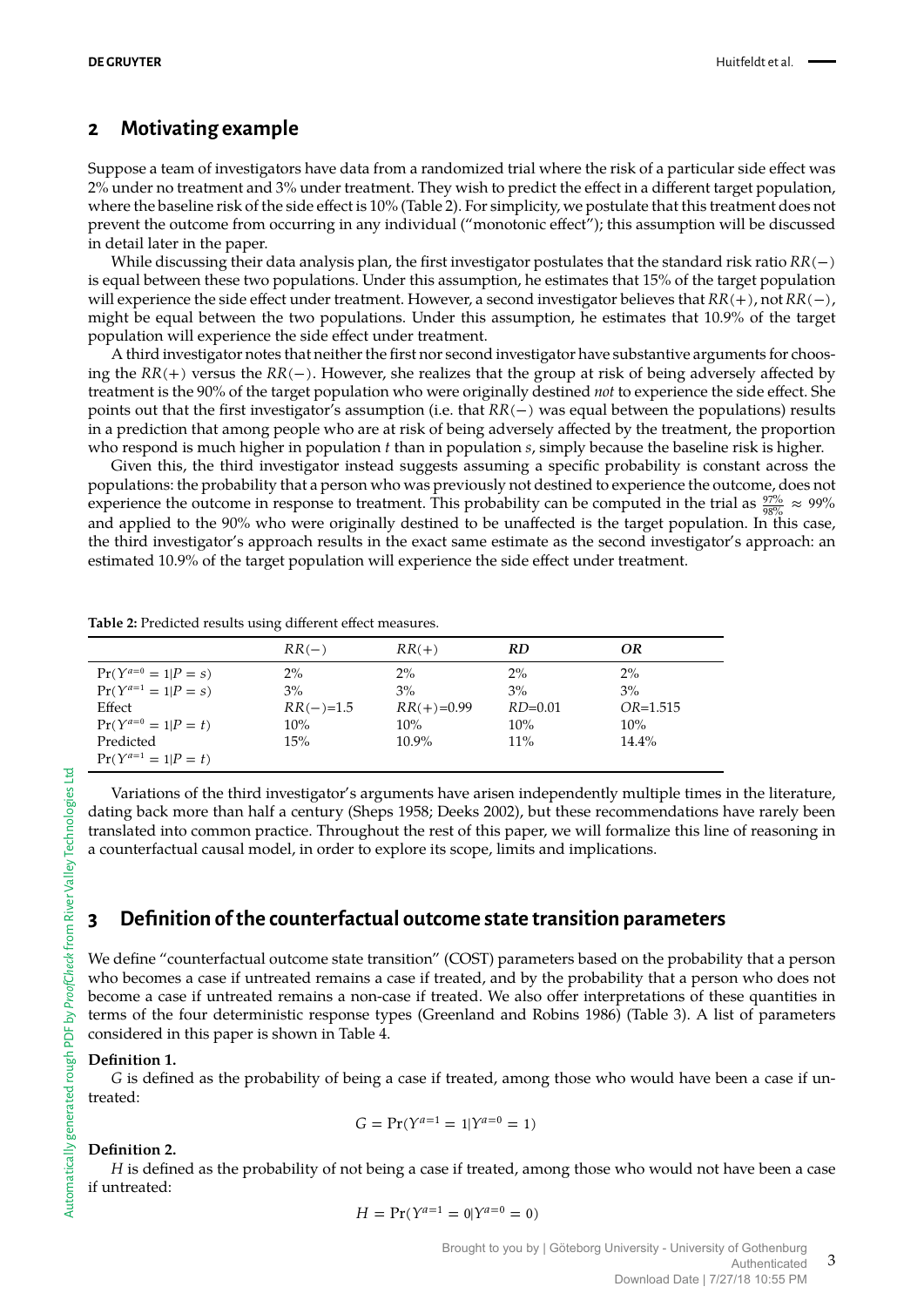In a deterministic model, *G* can be interpreted as the proportion who are "Doomed", among those who are either "Doomed" or "Preventative" and *H* can be interpreted the proportion who are "Immune", among those who are either "Immune" or "Causal". We will refer to *G* and *H* as the COST parameters for introducing treatment. *G* and *H* can be indexed for a specific population with subscripts (e.g. is the parameter *G* in population *s*). If the COST parameters for introducing treatment are equal between two populations (i.e. if  $G_t = G_s$  and  $H_t = H_s$ ,) this can equivalently be written as

$$
Y^{a=1} \!\perp\!\!\!\perp P | Y^{a=0}
$$

Similar conditions were considered in different contexts by Gechter (2015) and by Athey and Imbens (2006). In our setting of binary outcomes, this definition of effect homogeneity addresses all previously discussed limitations of the standard effect measures: The underlying parameters have no baseline risk dependence, do not produce logically impossible results, are collapsible over arbitrary baseline covariates, and have no zero constraints. Further, if the coding of the outcome is altered, the only consequence is that the values of *G* and *H* are reversed. (See Appendix A)

**Table 3:** Counterfactual response types for binary outcomes.

| Type of individual         | Description of response type                                                                                                                                                                                 | Potential outcomes                                                                           |
|----------------------------|--------------------------------------------------------------------------------------------------------------------------------------------------------------------------------------------------------------|----------------------------------------------------------------------------------------------|
| Type 1                     | No effect of treatment (Individual Doomed to get the<br>disease with respect to exposure)                                                                                                                    | $Y^{a=0} = 1, Y^{a=1} = 1$                                                                   |
| Type 2<br>Type 3<br>Type 4 | Exposure Causative (Individual susceptible to exposure)<br>Exposure Preventative (Individual susceptible to exposure)<br>No effect of treatment (Individual Immune from disease<br>with respect to exposure) | $Y^{a=0} = 0$ , $Y^{a=1} = 1$<br>$Y^{a=0} = 1, Y^{a=1} = 0$<br>$Y^{a=0} = 0$ , $Y^{a=1} = 0$ |

Note that, under these definitions, it readily follows that  $Pr(Y^{a=0} = 1) = Pr(Doomed) + Pr(Preventative)$  and that  $Pr(Y^{a=1} = 1)$ = Pr(Doomed) + Pr(Causal).

#### **Table 4:** List of parameters.

|         | Parameter Definition                    | Key conditions for identification                 | Identifying expression         |
|---------|-----------------------------------------|---------------------------------------------------|--------------------------------|
| $RR(-)$ | $\frac{\Pr(Y^{a=1}=1)}{\Pr(Y^{a=0}=1)}$ | No confounding                                    | $Pr(Y=1 A=1)$<br>$Pr(Y=1 A=0)$ |
| $RR(+)$ | $\frac{\Pr(Y^{a=1}=0)}{\Pr(Y^{a=0}=0)}$ | No confounding                                    | $Pr(Y=0 A=1)$<br>$Pr(Y=0 A=0)$ |
| G       | $Pr(Y^{a=1}) = 1   Y^{a=0} = 1)$        | No confounding and non-increasing<br>monotonicity | $RR(-)$                        |
| Н       | $\Pr(Y^{a=1} = 0   Y^{a=0} = 0)$        | No confounding and non-decreasing<br>monotonicity | $RR(+)$                        |
|         | $Pr(Y^{a=0} = 1   Y^{a=1} = 1)$         | No confounding and non-decreasing<br>monotonicity | $\frac{1}{RR(-)}$              |
|         | $Pr(Y^{a=0} = 0   Y^{a=1} = 0)$         | No confounding and non-increasing<br>monotonicity | $\frac{1}{RR(+)}$              |

All parameters shown above are defined separately in populations *s* and *t*. Whenever we need to clarify the population in which the parameter is defined, subscripts are used (e.g.  $RR(-)_s$ ).

# **4 Identification of the counterfactual outcome state transition parameters**

Now that we have defined COST parameters, and described their motivation and attractiveness, we proceed to discuss how we can compute them in our studies. In an ideal randomized trial, we can identify the standard effect measures (RR, RD) without further assumptions beyond those expected to hold by design. Unfortunately, this is not the case for COST parameters: COST parameters are generally not identifiable without further assumptions. Therefore, even if we (somehow) knew that the parameters *G* and *H* are equal between two populations, we may not be able to use this fact to predict what happens when we introduce treatment in the target population. We next introduce assumptions that lead to identifiability (Propositions 1, 4), and discuss scientific and clinical implications when we are (Propositions 2, 5) and when we are not (Propositions 3, 6) willing to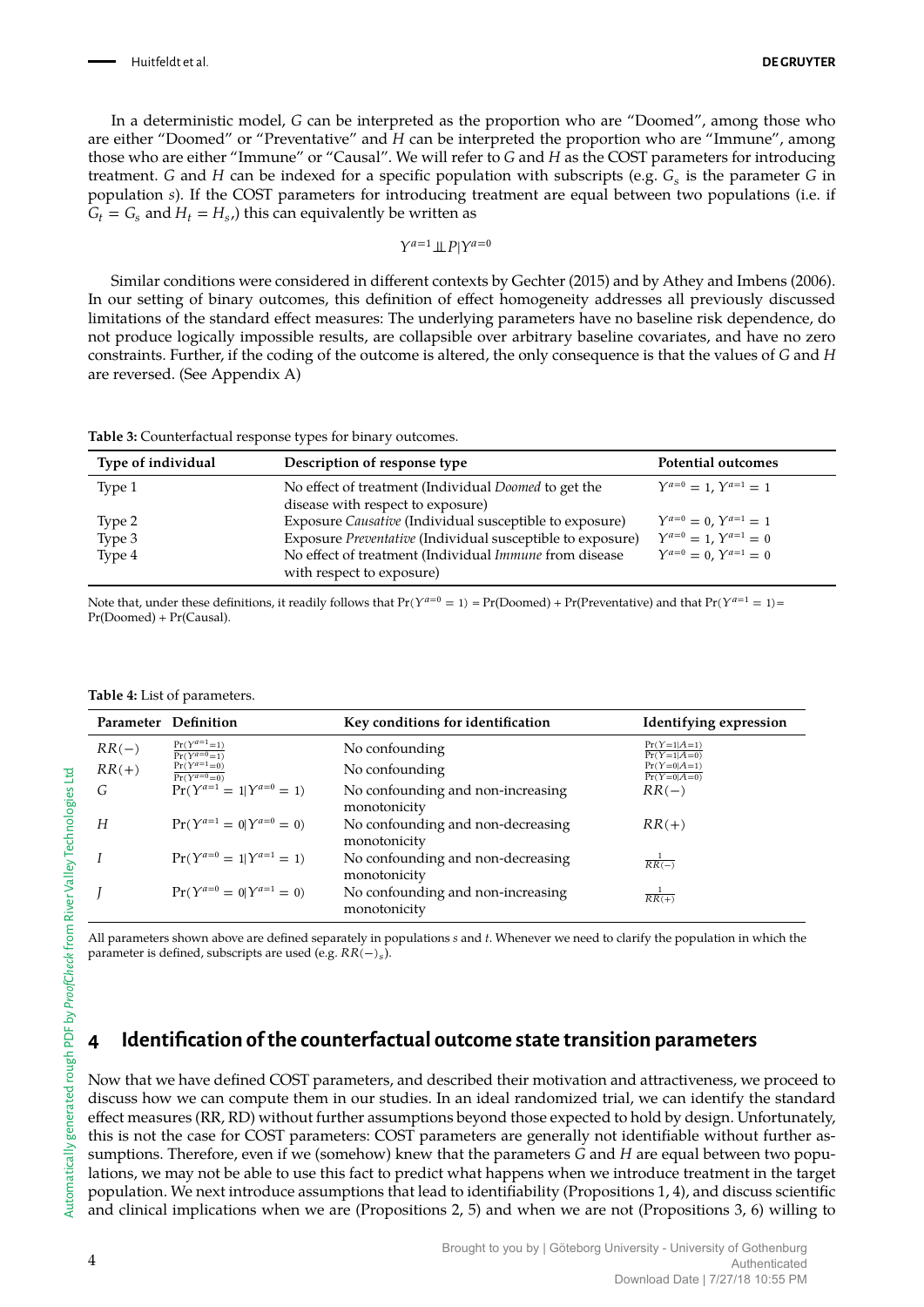make those assumptions. The key identifiability assumption is monotonicity (VanderWeele and Robins 2010, 2009): We say there is non-increasing monotonicity if individuals who do not get the outcome if untreated, do not get the outcome if treated:  $Pr(Y^{a=1} = 1 | Y^{a=0} = 0) = 0$ . In other words,  $H = 1$ . Similarly, non-decreasing monotonicity occurs if individuals who get the outcome if untreated also get the outcome if treated, in which case  $G = 1$ .

Monotonicity is defined in the context of the specific exposure-outcome under consideration, and its plausibility therefore needs to be evaluated on a case-by-case basis. This means that within a trial, we may need to consider the plausibility of monotonicity for each outcome of interest separately. For instance, the antiarrhythmic agent Amiodarone can cause arrhythmia in some individuals and prevent it in others, and therefore does not have monotonic effects for the arrhythmia outcome. However, if the outcome of interest is a side effect such as pulmonary fibrosis, monotonicity may be a viable assumption because the drug is unlikely to prevent any individual from getting pulmonary fibrosis. In general, monotonicity could be a more reasonable approximation in situations where the outcome is a side effect strongly associated with pharmacological treatment.

## **Proposition 1.**

If treatment monotonically reduces the incidence of event *Y*, then*G* is identified from the data of a randomized trial, and is equal to the standard risk ratio, *RR(*–*)*.

## **Proposition 2.**

If the counterfactual outcome state transition parameters for introducing treatment are equal between populations s and t, and if treatment monotonically reduces the risk of the outcome, then  $\overline{RR}(-)$  in the target population is equal to  $RR(-)$  in the study population.

## **Proposition 3.**

If the counterfactual outcome state transition parameters for introducing treatment are equal between populations *s* and *t*, and if treatment reduces the incidence of *Y* but not monotonically, then  $RR(-)$  in the study population is a biased estimate of  $RR(-)$  in the target population.<sup>2</sup> If the baseline risk in the target population is lower than in the study population, then the true risk under treatment in the target population is higher than what would be predicted by assuming  $RR(-)_{s} = RR(-)_{t}$ , whereas the opposite holds if the baseline risk is higher in the target population. The magnitude of the bias is a function of the extent of non-monotonicity, and of the ratio of baseline risk between the two populations (see Appendix B).

The following three propositions are exactly symmetric to the preceding results, but apply to situations where exposure increases the risk of the outcome (i.e. monotonicity holds in the other direction). In such situations, we identify *H* instead of *G*:

## **Proposition 4.**

If treatment monotonically increases the incidence of event *Y*, then *H* is identified from the data of a randomized trial, and is equal to the recoded risk ratio  $RR(+)$ .

## **Proposition 5.**

If the counterfactual outcome state transition parameters for introducing treatment are equal between populations  $s$  and  $t$ , and if treatment monotonically increases the risk of the outcome, then  $RR(+)$  in the study population is equal to  $RR(+)$  in the target population.

## **Proposition 6.**

If the counterfactual outcome state transition parameters for introducing treatment are equal between populations *s* and *t*, and if treatment increases the incidence of  $Y$  but not monotonically, then  $RR(+)$  in the study population is a biased estimate of  $RR(+)$  in the target population.

Proofs of propositions (1–6) are provided in Appendix B.

# **5 Asymmetry to the coding of the exposure variable**

So far, we have focused on problems – and resolutions to some problems – related to how the investigator encodes the *outcome* variable in the database. However, COST parameters are not invariant to the coding of the exposure variable. To illustrate, reconsider the trial where the risk under treatment was 3% and the risk under no treatment was 2%. If we reverse the coding of the exposure variable, we notice that the new exposure variable in fact *reduces* the risk of the outcome, meaning that a naive application of our approach would suggest using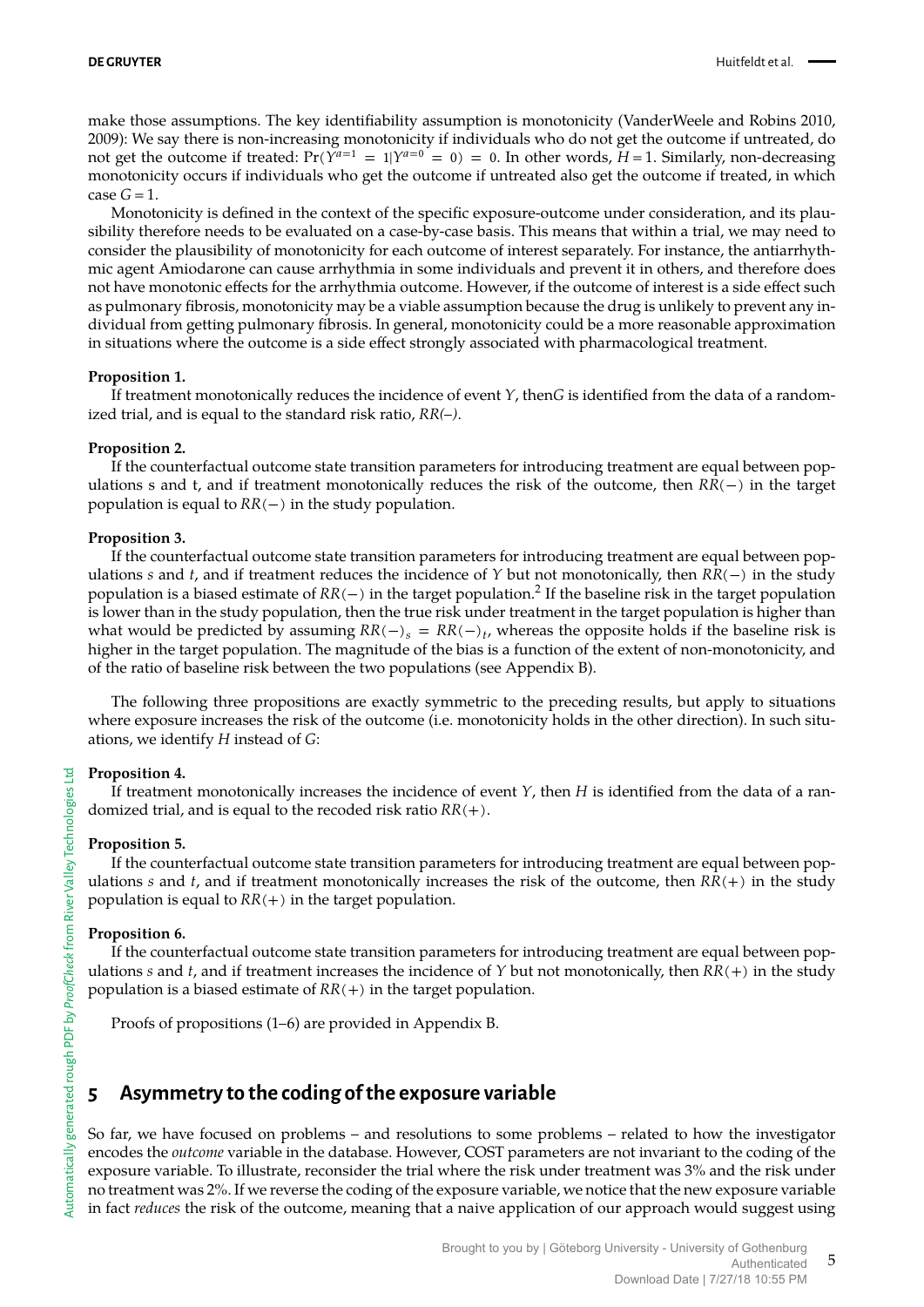the standard (but now inverted) risk ratio  $\frac{1}{RR(-)}$  to estimate the probability of being unaffected by treatment. However, there is a subtle but important distinction from the earlier approach: by changing the definition of exposure, we have also changed the meaning of the parameter so that it is now defined as the probability of being unaffected by treatment among those who would have become cases *under treatment*, rather than among those who would have become cases under no treatment. This can be conceptualized as the effect of *removing* treatment from a fully treated population.

We will refer to the COST parameters associated with removing treatment as *I* and *J*. The choice of coding of the exposure variable is then equivalent to choosing whether to model equality of effect based on the parameters *G* and *H*, or based on the parameters *I* and *J*. For notational simplicity, we will continue to use the original coding of the exposure variable, and instead frame the question in terms of whether an investigator should define equality of effects based on the parameters *G* and *H*, or the parameters *I* and *J*.

## **Definition 3.**

*I* is defined as the probability of being a case if untreated, among those who would have been a case if treated:

$$
I = \Pr(Y^{a=0} = 1 | Y^{a=1} = 1)
$$

#### **Definition 4.**

*J* is defined as the probability of not being a case if untreated, among those who would not have been a case if treated:

$$
J = \Pr(Y^{a=0} = 0 | Y^{a=1} = 0)
$$

In a deterministic model, *I* can be interpreted as the proportion who are "Doomed", among those who are either "Doomed" or "Causal", and *J* can be interpreted the proportion who are "Immune", among those who are either "Immune" or "Preventative". If the COST parameters for removing treatment are equal between two populations (i.e. if  $I_t = I_s$  and  $J_t = J_s$ ) this can equivalently be written as  $Y^{a=0} \perp P | Y^{a=1}$ . With these definitions, results exactly analogous to propositions 1 through 6 can be derived for *I* and *J*.

As implied earlier in this section, one can construct examples to show that equality of COST parameters for introducing treatment does not imply equality of COST parameters removing treatment. In fact, if the baseline risks differ, then the two homogeneity conditions rarely hold simultaneously (an obvious exception to this would be under the sharp causal null hypothesis). This observation arguably presents a major conceptual challenge to the claim that our definition captures the intuitive idea of "equal effects": to make our inferences invariant to the coding of the outcome, we have made them dependent on the coding of the exposure. However, in the next section, we show that, with some background knowledge about biological mechanisms, it is possible to reason about whether the COST parameters for introducing treatment are more likely to be homogeneous than the COST parameters for removing treatment. In particular, we show that it is possible to provide models for the data-generating process that guarantee equality of the COST parameters for introducing treatment, equality of the COST parameters for removing treatment, or neither.

# **6 Biological knowledge and equality of treatment effects**

While it is usually not possible to reason *a priori* about whether the risk difference or odds ratio are equal between populations, we now provide a simple example to show that it is sometimes possible to reason based on biological knowledge about whether the COST parameters are equal between populations. This is intended only as a proof-of-concept, and the example is purposefully oversimplified in order to illustrate the principles. An outline of a formal treatment of these ideas is provided in Appendix C.

Consider a team of investigators who are interested in the effect of antibiotic treatment on mortality in patients with a specific bacterial infection. Since this antibiotic is known to reduce mortality, the investigators need to decide whether to report  $RR(-)$  as an approximation of *G*, or alternatively  $RR(+)$  as an approximation of  $\frac{1}{f}$ . In order to ensure external validity, this choice will be determined by their beliefs about which parameter is most likely to be constant across populations.

The investigators believe that the response to this antibiotic is completely determined by an unmeasured bacterial gene, such that only those who are infected with a bacterial strain with this gene respond to treatment. The prevalence of this bacterial gene is equal between populations, because the populations share the same bacterial ecosystem. If, as seems likely, the investigators further believe that the gene for susceptibility reduces mortality in the presence of antibiotics, but has no effect in the absence of antibiotics, they will conclude that *G*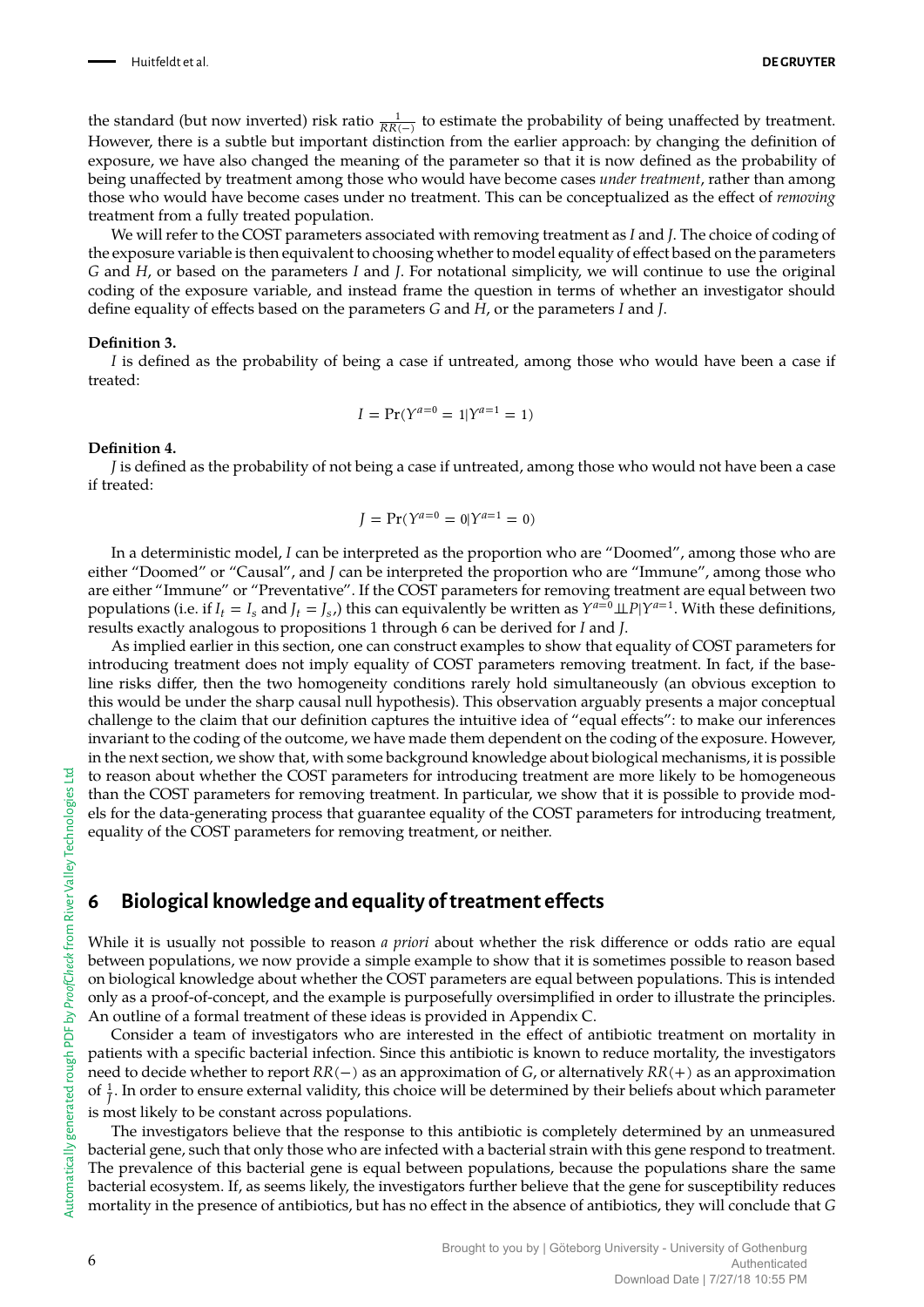may be equal between populations. If, on the other hand, they had concluded that the gene for susceptibility causes mortality in the absence of antibiotics but has no effect in the presence of antibiotics, they would instead expect equality of *J* across populations.

For many antimicrobial therapies, the microbial genes that determine antibiotic susceptibility generally have functions that are perhaps better approximated by the first approach, and therefore motivates the choice to model the data as if *G* is equal between the populations. In other situations, in the presence of different subject matter knowledge, similar logic could be used to reach different conclusions. One example of this occurs in pharmacological applications involving adverse reactions to drugs, where it may be reasonable to use the parameter *H* if the determinants of susceptibility are equally distributed between populations, under certain assumptions about how those determinants interact with the drug. In many realistic applications, it may be more plausible that the COST parameters for introducing treatment are equal than the corresponding parameters for removing treatment, but this is by no means universal: for example, if some humans had retained our ancestors' ability to synthesize Vitamin C endogenously, then the effect of fresh fruit on scurvy might be better modeled based on the parameter *J*.

In most settings, the particular function of the attribute that determines treatment susceptibility will not be known. In such situations, it is necessary to reason on theoretical grounds about which model is a better approximation of reality. One possible approach to determine whether either type of effect equality is biologically plausible would be to consider how an attribute or gene with the necessary function avoided either reaching fixation or being selected out of existence. For example, a genotype that causes the outcome in the presence of exposure will very likely go extinct in a population where everyone is exposed, but may survive in a proportion of a population where everyone is generally unexposed. This equilibrium may be equal between different groups of people (for example, equal between men and women in the same gene pool). Therefore, if treatment was unavailable in recent evolutionary history, the COST parameters for introducing introducing treatment may be more likely to be equal than the COST parameters for removing treatment. Similarly, an attribute that prevents the outcome in the absence of exposure will quickly reach fixation if everyone is unexposed, but its absence may survive in a small, stable fraction of the population if everyone is exposed. Therefore, if everyone were exposed in recent evolutionary history, the COST parameters for removing treatment may be more likely to be equal than the COST parameters for introducing treatment. Thus, this line of reasoning may provide an additional viable argument for choosing the index level of the exposure variable based on the value which it took by default in recent evolutionary history.

# **7 Testing for heterogeneity**

If we believe that the COST parameters for introducing treatment are equal across populations, an empirical implication is that meta-analysis based on  $RR(-)$  will be less heterogeneous for exposures which monotonically reduce the incidence of the outcome, whereas meta-analysis based on  $RR(+)$  will be less heterogeneous for exposures which monotonically increase the incidence of the outcome.

However, this observation is complicated by an additional asymmetry associated with the ratio scale: If the outcome is rare (which is usually the case),  $Pr(Y^{a=1} = 0)$  and  $Pr(Y^{a=0} = 0)$  will both be close to 1, and  $RR(+)$ will therefore also be close to 1, even if treatment has a substantial effect. This results in a compression of the  $RR(+)$  scale, such that when heterogeneity is measured in terms of the absolute differences between effect sizes, clinically meaningful heterogeneity between populations will only be apparent at the second or even third decimal space. In contrast, heterogeneity on the  $RR(-)$  scale generally manifests itself at the first decimal. Therefore, any attempt to measure heterogeneity based on the absolute difference between each study's estimate and the overall meta-analytic estimate will result in higher values for  $RR(-)$  than  $RR(+)$  for rare outcomes, for reasons that arguably say more about the mathematical differences between the scales than about their relative usefulness for summarizing effect sizes.

One option may be to quantify each study's deviation from the common effect in terms of the lowest possible proportion of individuals whose outcome variable must be "switched" in order for the effect estimate in the study to equal the overall meta-analytic estimate. Another potential approach to this problem is to use the Risk Difference  $(RD)$  in place of  $RR(+)$  for exposures which increase the incidence of *Y*. In Appendix D, we show that if the outcome is rare, effect homogeneity on the  $RR(+)$  scale implies near-homogeneity on the risk difference scale. This approach is consistent with previous suggestions to consider the "relative benefits and absolute harms" (Glasziou and Irwig 1995) of medical interventions. Investigators using this approach must further keep in mind the potential differences in power between tests for homogeneity on the additive and multiplicative scales (Poole, Shrier, and VanderWeele 2015).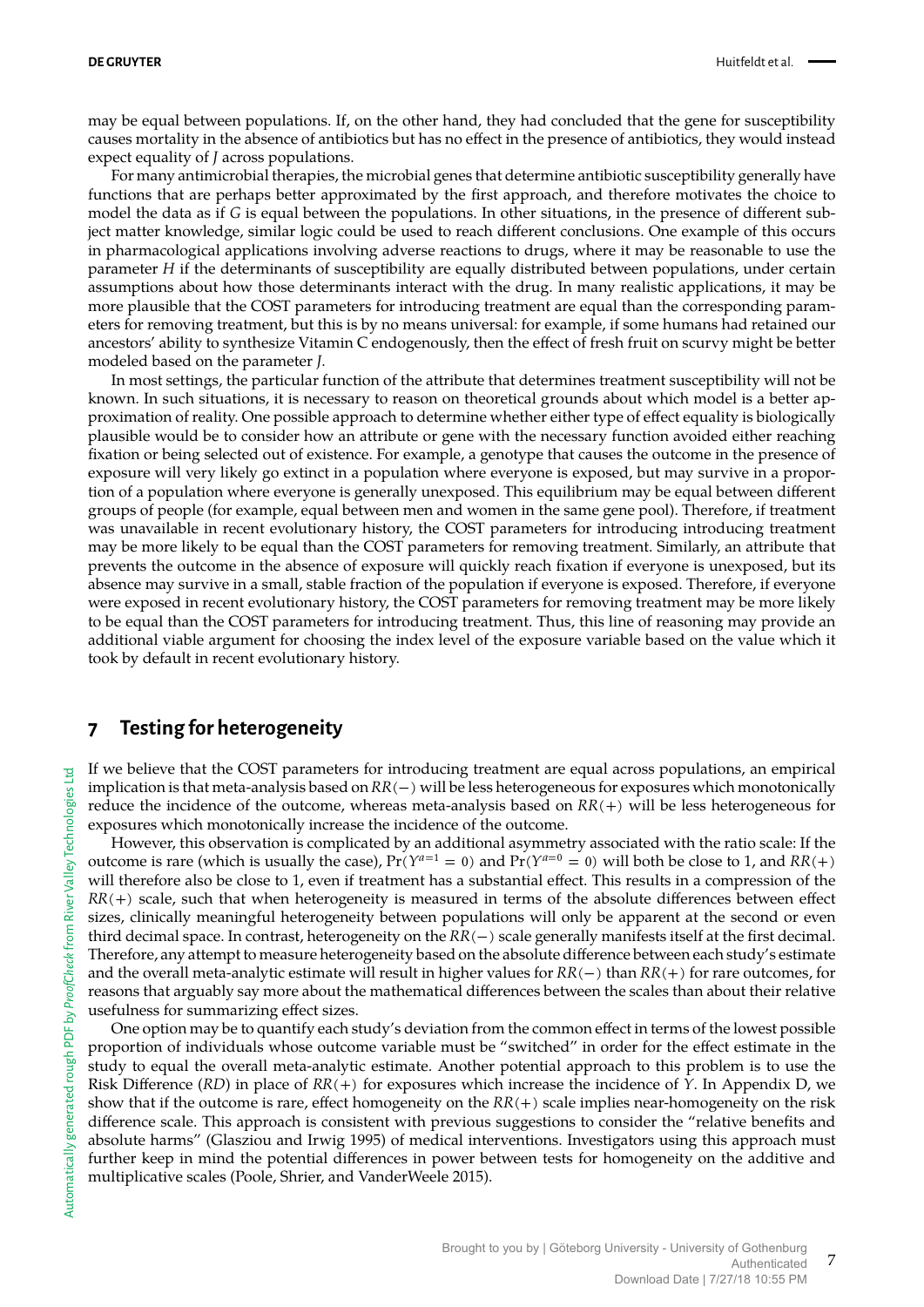# **8 Conclusion**

We have proposed a new approach to considering effect equality across populations, which avoids several well-established shortcomings of definitions based on standard effect measures. Our approach distinguishes equality of the effect of introducing the treatment to a fully untreated population from equality of the effect of removing the treatment from a fully treated population; and therefore requires investigators to reason carefully about the distinction between the two homogeneity conditions. Further, we provided examples of biological models that correspond to each form of effect equality. While the utility of our approach is limited to the restricted range of applications where these biological models are a reasonable approximation of reality, we believe such applications could occur with some frequency when studying the effectiveness and safety of pharmaceuticals.

If investigators are willing to assume that the COST parameters for introducing treatment are equal between populations, it follows that the standard risk ratio  $RR(-)$  should be used for exposures which monotonically reduce the incidence of the outcome, and that the recoded risk ratio  $RR(+)$  should be used for exposures which monotonically increase the risk of the outcome. Thus, the risk ratio will generally be constrained between 0 and 1. If the outcome is rare,  $RD$  may be used in the place of  $RR(+)$  for exposures that increase the incidence of the outcome. If the effect of exposure is not monotonic, the investigator may still choose the risk ratio model based on whether treatment increases or decreases the risk on average; in such situations, the extent of bias will be small if the extent of non-monotonicity is small, or if the populations have comparable baseline risks. This approximation is highly sensitive to violations of these conditions, and if there is reason to suspect substantial non-monotonicity, identification is not feasible and investigators may consider using an alternative approach to effect homogeneity (Bareinboim and Pearl 2013; Cole and Stuart 2010).

# **Acknowledgements**

The authors thank James Robins for suggesting the relationship between  $RR(+)$  and the risk difference, Etsuji Suzuki for extensive comments on an earlier draft of the manuscript, and Miguel Hernan, Ryan Seals and Steve Goodman for discussions and for insights that improved the manuscript.

# **Funding**

The authors received no specific funding for this work. While this research was conducted, Dr. Huitfeldt was supported by The Meta-Research Innovation Center at Stanford, which is partly funded by a grant from The Laura and John Arnold Foundation. Dr. Goldstein is supported by National Library of Medicine Training Grant T15LMLM007079. Dr. Swanson is supported by NWO/ZonMw Veni grant (91617066).

**Author Contributions:** AH had the original idea, provided the original version of the theorems and proofs, wrote the first draft of the manuscript and coordinated the research project. AG and SAS contributed original intellectual content and extensively restructured and revised the manuscript. All authors approved the final version of the manuscript.

# **Appendix**

# **A Properties of COST parameters**

*Valid predictions:* The COST parameter approach results in predictions for  $Pr(Y^{a=1} = 1 | P = t)$  that are valid probabilities, i.e. that are contained in the interval [0,1]. The predictions are generally of the form  $\hat{Pr}(Y^{a=1} =$  $1|P = t$ ) = Pr( $Y^{a=0} = 1|P = t$ ) × G + (1 – Pr( $Y^{a=0} = 1|P = t$ )) × (1 – H). In other words,  $\hat{Pr}(Y^{a=1} = 1|P = t)$ is a weighted average of *G* and 1-*H*. Since both *G* and 1-*H* are contained in [0,1], the prediction is also in this interval.

*No Zero-Constraints:* Here, we show that for any baseline risk in the target population  $Pr(Y^{a=0} = 1|P = t)$ , there exist possible values of the COST parameters such that  $Pr(Y^{a=1} = 1|P = t) \neq Pr(Y^{a=0} = 1|P = t)$ . For any

먹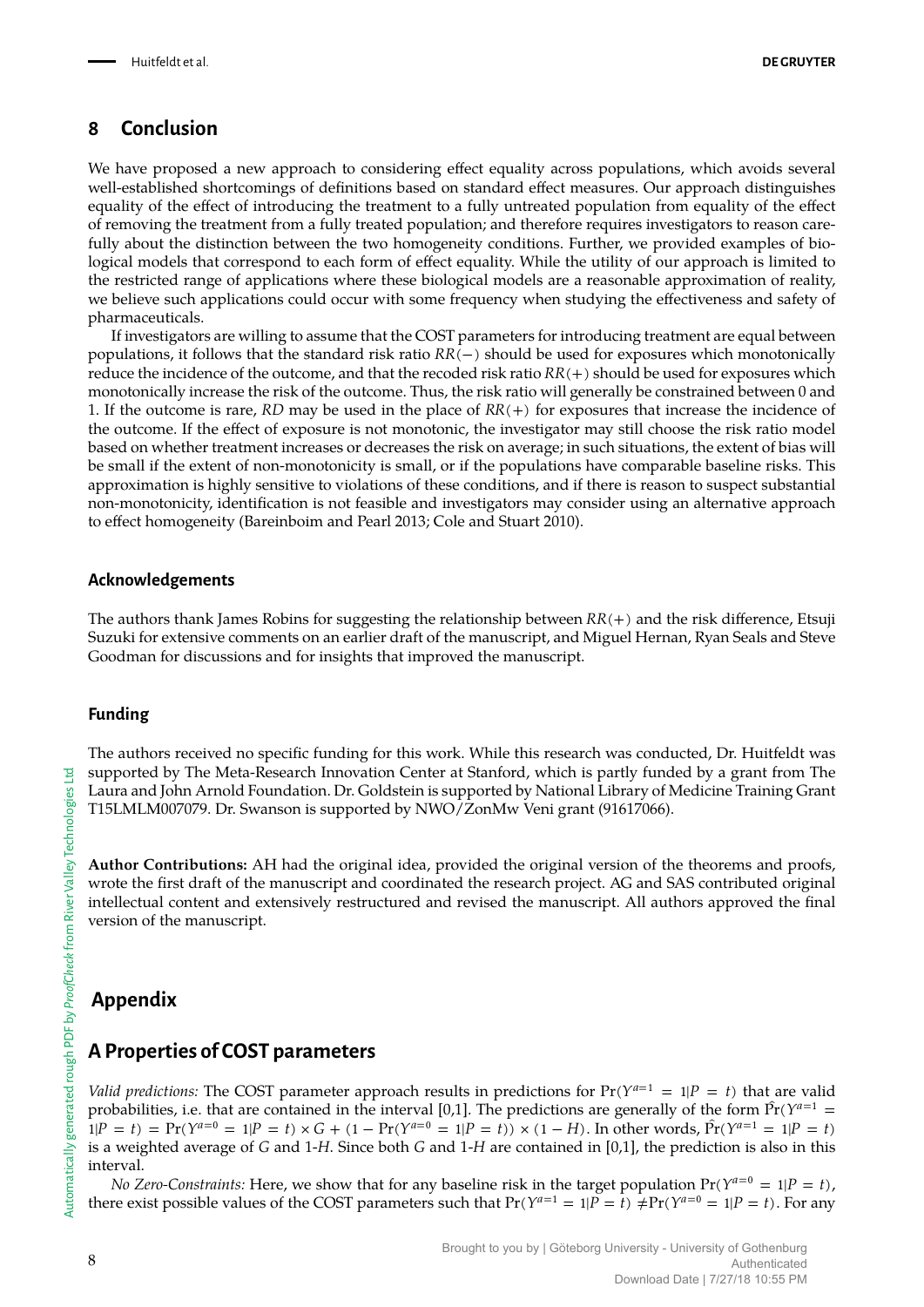baseline risk other than 0, it can easily be seen that such values exist, for example if  $G \neq 0$  and  $H = 0$ . If the baseline risk is zero, such values of the parameters also exist, for example if  $G = 0$  and  $H \neq 0$ 

*Baseline risk dependence:* Here we define a measure of effect to be baseline risk dependent if, in order for the parameter to stay equal between populations, it is necessary that the proportion of individuals who respond to treatment (by experiencing the opposite outcome of what they would have experienced in the absence of treatment) varies with baseline risk. One can easily observe that COST parameters are not affected by such baseline risk dependence: This follows almost by definition, since COST parameters were designed specifically to avoid this form of baseline risk dependence.

*Collapsibility:G* is collapsible if, for any baseline covariates *V*, there exist weights  $W_v$  such that  $G = \frac{\sum G_v * W_v}{\sum W_v}$ . The weights  $W_v = Pr(V = v|Y^{a=0} = 1)$  always satisfy this equation; the proof of this is exactly analogous to the corresponding proof for the risk ratio (Huitfeldt, Stensrud, and Suzuki 2016). Analogously, the weights for *H* are  $Pr(V = v|Y^{a=0} = 0)$ , the weights for *I* are  $Pr(V = v|Y^{a=1} = 1)$  and the weights for *J* are  $Pr(V = v|Y^{a=1} = 0)$ .

*Symmetry:* If the coding of the outcome variable is reversed, the only consequence is that *H* and *G* change value. To illustrate this, we will discuss variables and parameters that are defined according to the recoded outcome; these are denoted with a star (i.e.  $Y_* = (1 - \overline{Y})$ ). Recall that we defined  $G = \Pr(Y^{a=1} = 1 | Y^{a=0} = 1)$ . If we reverse the coding,  $G_* = \Pr(Y_*^{a=1} = 1 | Y_*^{a=0} = 1)$ . By replacing  $Y_*$  with  $Y$ , this can be written as  $G_* =$  $Pr(Y^{a=1} = 0|Y^{a=0} = 0)$ , which is equal to *H*. The same logic can be used to show that  $H_* = G$ .

# **B Proofs of propositions 1–6**

In the following proofs, we will simplify the notation by defining  $S_0 = Pr(Y^{a=0} = 1 | P = s)$ ,  $S_1 = Pr(Y^{a=1} = 1 | P = s)$  $1|P = s$ ,  $T_0 = \Pr(Y^{a=0} = 1|P = t)$  and  $T_1 = \Pr(Y^{a=1} = 1|P = t)$ .

#### **Proof of Proposition 1.**

Note, first, that the risk under no treatment and the risk under treatment can be rewritten in terms of response types:

$$
S_0 = \Pr(Y^{a=0} = 1, Y^{a=1} = 1) + \Pr(Y^{a=0} = 1, Y^{a=1} = 0)
$$
  

$$
S_1 = \Pr(Y^{a=0} = 1, Y^{a=1} = 1) + \Pr(Y^{a=0} = 0, Y^{a=1} = 1)
$$

Moreover, because the response types are mutually exclusive and collectively exhaustive events, it follows that:

$$
1 - S_0 = \Pr(Y^{a=0} = 0, Y^{a=1} = 0) + \Pr(Y^{a=0} = 0, Y^{a=1} = 1)
$$

 $1 - S_1 = \Pr(Y^{a=0} = 0, Y^{a=1} = 0) + \Pr(Y^{a=0} = 1, Y^{a=1} = 0)$ 

Recall that *G* and *H* can equivalently be defined as follows:

$$
G = \frac{\Pr(Y^{a=0} = 1, Y^{a=1} = 1)}{\Pr(Y^{a=0} = 1, Y^{a=1} = 1) + \Pr(Y^{a=0} = 1, Y^{a=1} = 0)}
$$

$$
H = \frac{\Pr(Y^{a=0} = 0, Y^{a=1} = 0)}{\Pr(Y^{a=0} = 0, Y^{a=1} = 0) + \Pr(Y^{a=0} = 0, Y^{a=1} = 1)}
$$

Therefore, under our definitions of *G* and *H*, the following relationship holds in any population:

$$
S_1 = S_0 \times G_s + (1 - S_0) \times (1 - H_s).
$$

Next, if treatment is monotonically protective,  $H_s = 1$ . The second term is therefore equal to 0, and it follows that  $S_1 = S_0 \times G_s$ , and that  $G_s = \frac{S_1}{S_0}$  $\frac{S_1}{S_0} = RR(-)_{s}$ .

#### **Proof of Proposition 2.**

| $T_1 = T_0 \times G_t + (1 - T_0) \times (1 - H_t)$ By same logic as in proposition 1 |                            |     |
|---------------------------------------------------------------------------------------|----------------------------|-----|
| $T_0 \times G_t$                                                                      | By monotonicity            |     |
| $T_0 \times G_s$                                                                      | By equal treatment effects | (1) |
| $\frac{I_1}{T_0} = G_s = \frac{S_1}{S_0}$                                             | By proposition 1           |     |

□

9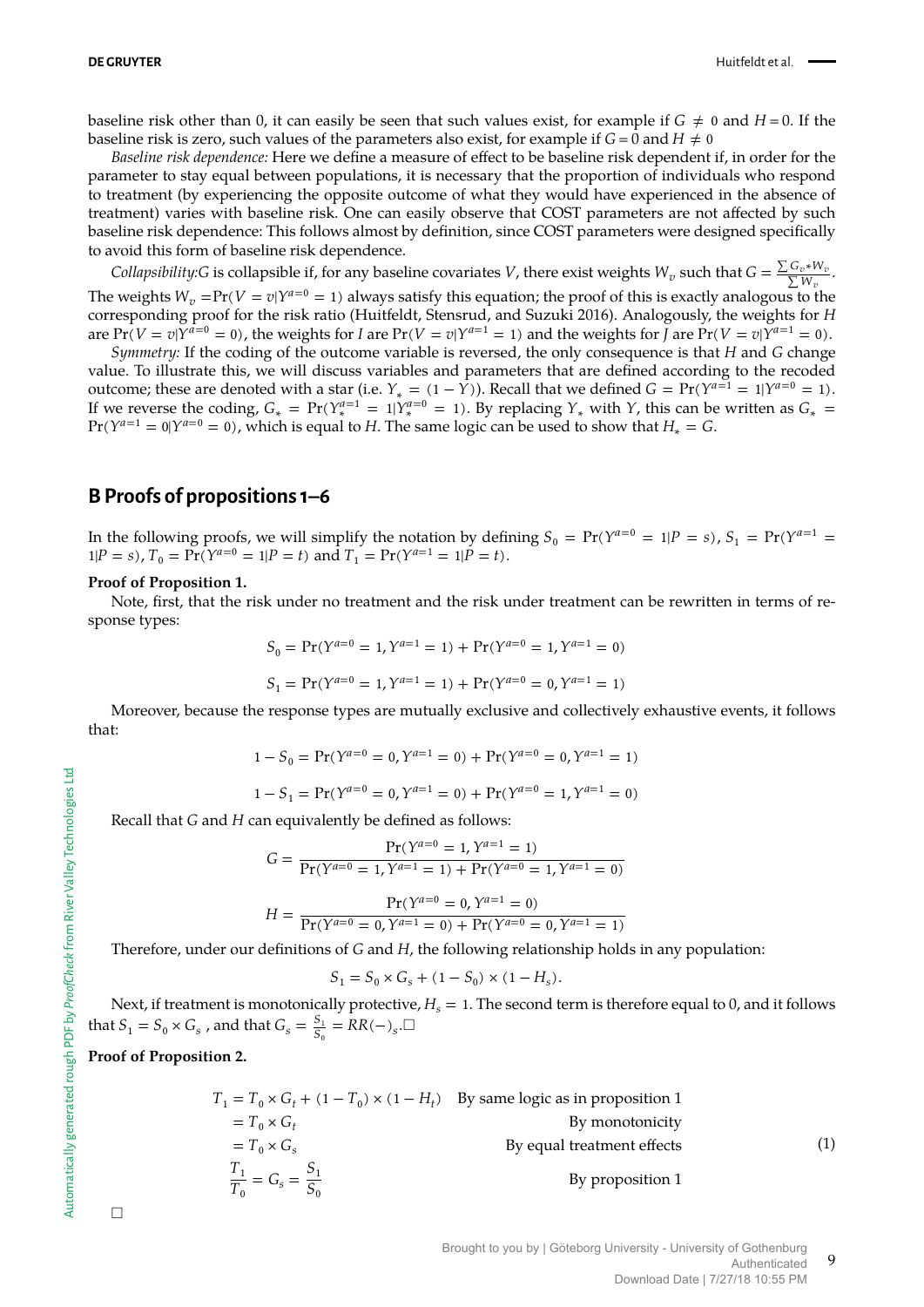#### **Proof of Proposition 3.**

Define *F* as  $\frac{T_0}{S}$  $\frac{1}{S_0}$ . Then,  $F > 1$  if the baseline risk is higher in the target population, and  $F < 1$  if the baseline risk is lower in the target population. As in the motivating example, our goal is to estimate  $T_1$  from information on  $T_0$ ,  $S_1$  and  $S_0$ . Let  $\hat{T_1}$  be the estimate of  $T_1$ . For a protective treatment, if  $\hat{T_1} < T_1$ , we can conclude that the prediction is biased away from the null. Our goal is to show that, if the risk ratio is used to transport the effect, and the effects are equal according to Definition 3, then  $\hat{T_1} < T_1$  if  $F < 1$ . If the treatment effects H and G are equal between populations *s* and *t* , we know that the following relationship holds:

$$
T_1 = G \times T_0 + (1 - H) \times (1 - T_0)
$$

Alternatively, this can be written in terms of  $S_0$  and  $F$ :

$$
T_1 = G \times S_0 \times F + (1 - H) \times (1 - S_0 \times F)
$$

The risk ratio  $RR(-)$  that will be estimated in population *s* can be written as

$$
RR(-) = \frac{S_1}{S_0} = \frac{G \times S_0 + (1 - H) \times (1 - S_0)}{S_0}
$$

If we use an approach based on assuming that the risk ratio is equal between the populations, we will estimate  $T_1$  by  $\hat{T_1}$  as follows

$$
\hat{T}_1 = T_0 \times RR(-) = T_0 \times \frac{G \times S_0 + (1 - H) \times (1 - S_0)}{S_0} = F \times [G \times S_0 + (1 - H) \times (1 - S_0)]
$$

We will now compare  $\hat{T_1}$  with  $T_1$  to see which is greater.

$$
T_1 = G \times S_0 \times F + (1 - H) \times (1 - S_0 \times F) = GFS_0 + 1 - H - FS_0 + HFS_0
$$

$$
\hat{T}_1 = F \times [G \times S_0 + (1 - H) \times (1 - S_0)] = GFS_0 + F - FS_0 - FH + HFS_0
$$

Between these two expressions, the terms  $GFS_0$ ,  $-FS_0$  and  $HFS_0$  and are shared and cancel. We therefore know that

$$
\hat{T}_1 < T_1 \text{if } F - FH < 1 - H
$$

or, equivalently,

 $\hat{T_1} < T_1$  if  $F(1 - H) < 1 - H$ 

If *H* is positive,  $\hat{T}_1 < T_1$  if  $F < 1$ 

From the preceding results, we can further derive the bias term  $\hat{T}_1 - T_1 = F - FH - 1 + H$ , which can be used to graph the amount of bias as a function of the ratio of baseline risks and of the extent of non-monotonicity. □

#### **Proof of Proposition 4.**

As discussed earlier, we know that  $S_1 = S_0 \times G_S + (1 - S_0) \times (1 - H_s)$ . If treatment monotonically increases the incidence,  $G_s = 1$ . We therefore have that  $S_1 = S_0 + (1 - S_0) \times (1 - H_s)$ . Solving this for  $H_s$ , we get

$$
H_s = 1 - \frac{S_1 - S_0}{1 - S_0}
$$
  
= 
$$
\frac{1 - S_0 - S_1 + S_0}{1 - S_0}
$$
  
= 
$$
\frac{1 - S_1}{1 - S_0}
$$
  
= RR(+) (2)

□

**Proof of Proposition 5.**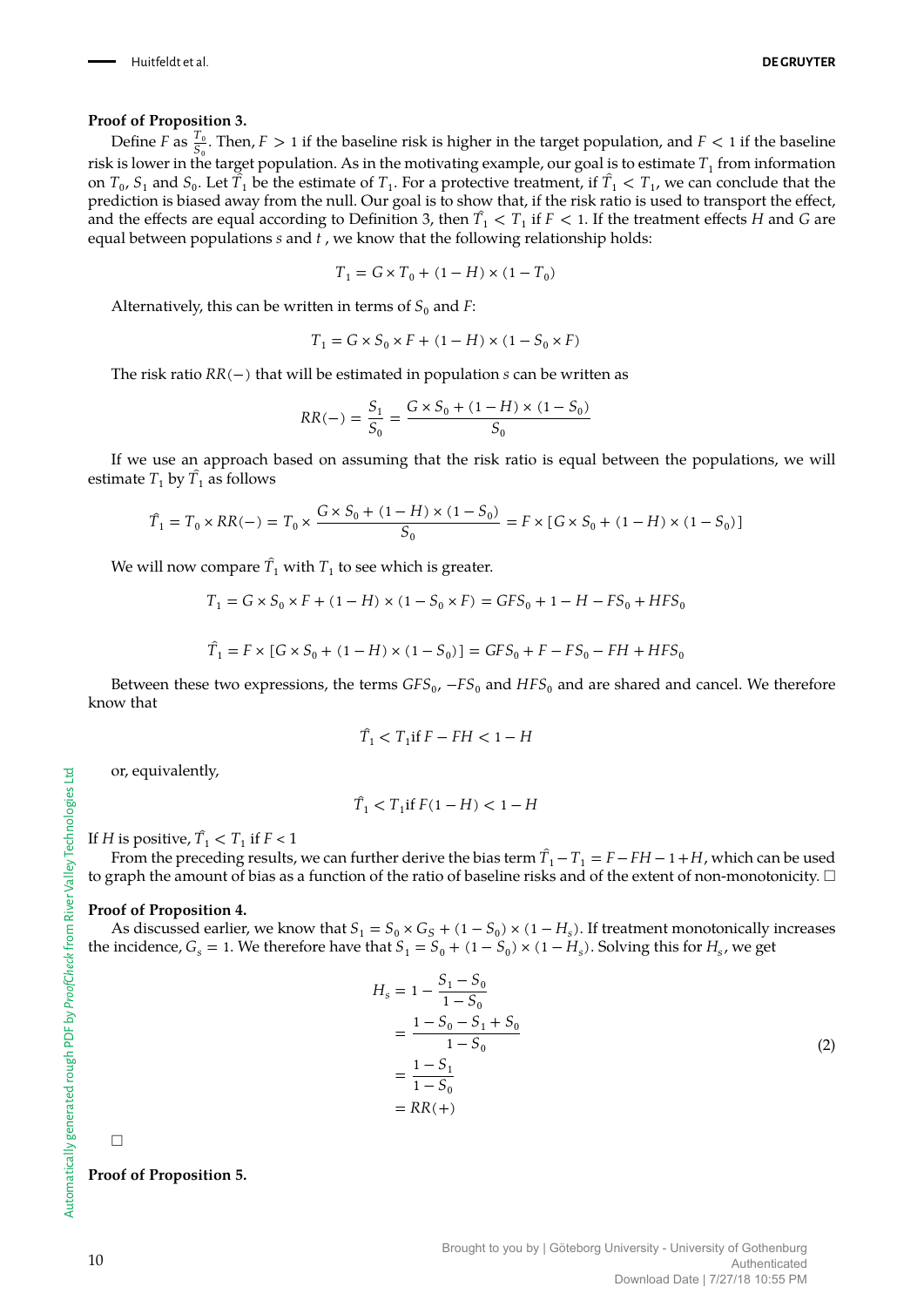$$
H_{t} = \frac{1 - T_{1}}{1 - T_{0}}
$$
 Same logic as in Proposition 4  
\n
$$
H_{s} = \frac{1 - T_{1}}{1 - T_{0}}
$$
 Equal treatment effects  
\n
$$
H_{s} = \frac{1 - S_{1}}{1 - S_{0}}
$$
Proposition 4  
\n
$$
\frac{1 - S_{1}}{1 - S_{0}} = \frac{1 - T_{1}}{1 - T_{0}}
$$
 (3)

□

## **Proof of Proposition 6.**

The logic of the proof of Proposition 6 is exactly analogous to that presented in the context of Proposition 3. □

# **C Appendix**

Consider an unmeasured attribute *X* that interacts with *A* to determine treatment response. We will here outline how background biological knowledge can be encoded as restrictions on the joint distribution of counterfactuals of the type  $Y^{a,x}$ , and show that these restrictions may have implications for effect equality. This will allow us to clarify the link between biology and model choice. For simplicity, we will first consider a situation where response to treatment is fully determined by *X*; and later outline how this assumption can be relaxed.

For illustration, we will consider an example concerning the effect of treatment with antibiotics (*A*), on mortality (*Y*). We will suppose that response to treatment is fully determined by bacterial susceptibility to that antibiotic (*X*). In the following, we will suppose that attribute *X* has the same prevalence in populations *s* and *t* (for example because the two populations share the same bacterial gene pool) and that treatment with *A* has no effect in the absence of *X*. Further, suppose that this attribute is independent of the baseline risk of the outcome (for example, old people at high risk of death may have the same strains of the bacteria as young people at low risk).

In order to get equality of effects between populations *s* and *t*, we need one further condition: If the attribute *X* has no effect on *Y* in the absence of *A* but prevents *Y* in the presence of *A*, the effect of introducing treatment will be equal between the two populations; whereas if *X* has no effect on *Y* in the presence of *A* but causes *Y* in the absence of *A*, the two populations will have equality of the effect of removing treatment.

The above is formalized with the following conditions:

# (1)

a. *X* is equally distributed in populations *s* and  $t: X \perp P$ 

(2) a. *X* has no effect in the absence of *A*:  $Y^{a=0,x=0} = Y^{a=0,x=1}$  in all individuals

(3) a. *X* prevents the outcome in the presence of *A*:  $Y^{a=1,x=1} = 0$  in all individuals

b. X is independent of the baseline risk:  $X \perp \hspace{-0.1cm} \perp Y^{a=0} | P$ 

a. *X* has no effect in the presence of *A*:  $Y^{a=1,x=0} = Y^{a=1,x=1}$  in all individuals

(4) a. *X* causes the outcome in the absence of *A*:  $Y^{a=0,x=1} = 1$  in all individuals

b. *X* is independent of the risk under treatment:  $X \perp Y^{a=1} | P$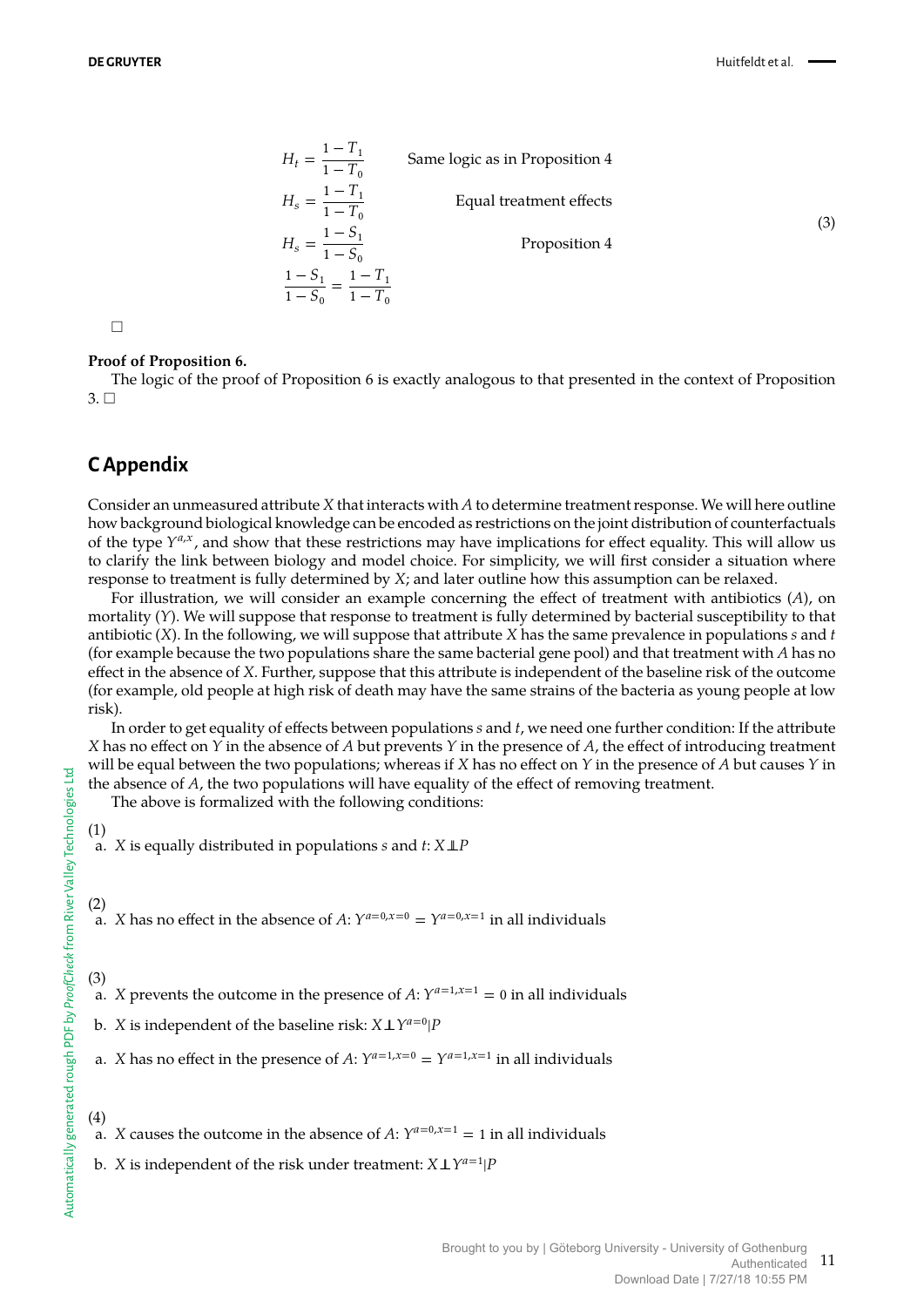## **Proposition 7.**

If conditions 1, 2 and 3(a–c) hold, then G is equal between populations s and t. If conditions 1,2 and 4(a–c) hold, then J is equal between the populations.

# **Proof of Proposition 7.**

 $G_s = Pr(Y^{a=1} = 1 | Y^{a=0} = 1, P = s)$  $= Pr(Y^{a=1} = 1 | Y^{a=0} = 1, P = s, X = 0) \times Pr(X = 0 | Y^{a=0} = 1, P = s)$  $+ \Pr(Y^{a=1} = 1 | Y^{a=0} = 1, P = s, X = 1) \times \Pr(X = 1 | Y^{a=0} = 1, P = s)$  (Law of total probability)  $= Pr(Y^{a=1,x=0} = 1 | Y^{a=0,x=0} = 1, P = s, X = 0) \times Pr(X = 0 | Y^{a=0} = 1, P = s)$  $+ \Pr(Y^{a=1,x=1} = 1 | Y^{a=0,x=1} = 1, P = s, X = 1) \times \Pr(X = 1 | Y^{a=0} = 1, P = s)$  *(Consistency)*  $= Pr(Y^{a=1,x=0} = 1 | Y^{a=0,x=0} = 1, P = s, X = 0) \times Pr(X = 0 | Y^{a=0} = 1, P = s)$  $+ \Pr(Y^{a=1,x=1} = 1 | Y^{a=0,x=0} = 1, P = s, X = 1) \times \Pr(X = 1 | Y^{a=0} = 1, P = s)$ (Assumption 3a)  $= Pr(Y^{a=1,x=0} = 1 | Y^{a=1,x=0} = 1, P = s, X = 0) \times Pr(X = 0 | Y^{a=0} = 1, P = s)$  $+ \Pr(Y^{a=1,x=1} = 1 | Y^{a=1,x=0} = 1, P = s, X = 1) \times \Pr(X = 1 | Y^{a=0} = 1, P = s)$ (Assumption 2)  $= Pr(X = 0|Y^{a=0} = 1, P = s)(Assumption 3b)$  $= Pr(X = 0|P = s)(Assumption 3c)$ (4)

With the same argument, we can show that  $G_t = Pr(X = 0|P = t)$ . By assumption 1,  $Pr(X = 0|P = s)$  and  $Pr(X = 0|P = t)$  are equal.  $\square$ 

Results similar to proposition 8 can be shown for attributes *Z* that are associated with a harmful effect of treatment. This will require conditions for *Z* that are comparable to 3(a–c), and 4(a–c). We will refer to the conditions that lead to equality of the *H* parameter as 5(a–c), and the conditions that lead to equality of the *I* parameter as 6(a–c):

(5)

a. *Z* has no effect in the absence of *A*:  $Y^{a=0,z=0} = Y^{a=0,z=1}$  in all individuals

b. *Z* causes the outcome in the presence of  $A: Z^{a=1,z=1} = 1$  in all individuals

- c. *Z* is independent of the baseline risk:  $Z \perp Y^{a=0}$  |*P*
- (6) a. *Z* has no effect in the presence of *A*:  $Y^{a=1,z=0} = Y^{a=1,z=1}$  in all individuals

b. *Z* prevents the outcome in the absence of *A*:  $Y^{a=0,z=1} = 0$  in all individuals

c. *Z* is independent of the risk under treatment:  $Z \perp Y^{a=1} | P$ 

We now sketch the outline of an argument for how this extends to situations where there is both a protective and a harmful attribute, which together completely determine whether drug *A* has an effect. Consider the joint counterfactual  $Y^{a,x,z}$  where X is an attribute that is associated with a protective effect of treatment with A, and *Z* is an attribute associated with a harmful effect of treatment with *A*, and the joint distribution of *X* and *Z* is equal between the populations. It will be necessary that the two attributes are coherent with each other, in the sense that either *X* meets conditions 3(a–c) and *Z* meets conditions 5(a–c), or that *X* meets conditions 4(a–c) and *Z* meets conditions 6(a–c).

Suppose that for any combination of *X* and *Z*, treatment with *A* is either ineffective, protective or harmful. For example, an individual may have a strain of the bacterium that is susceptible to treatment (*X* = 1) , but also

12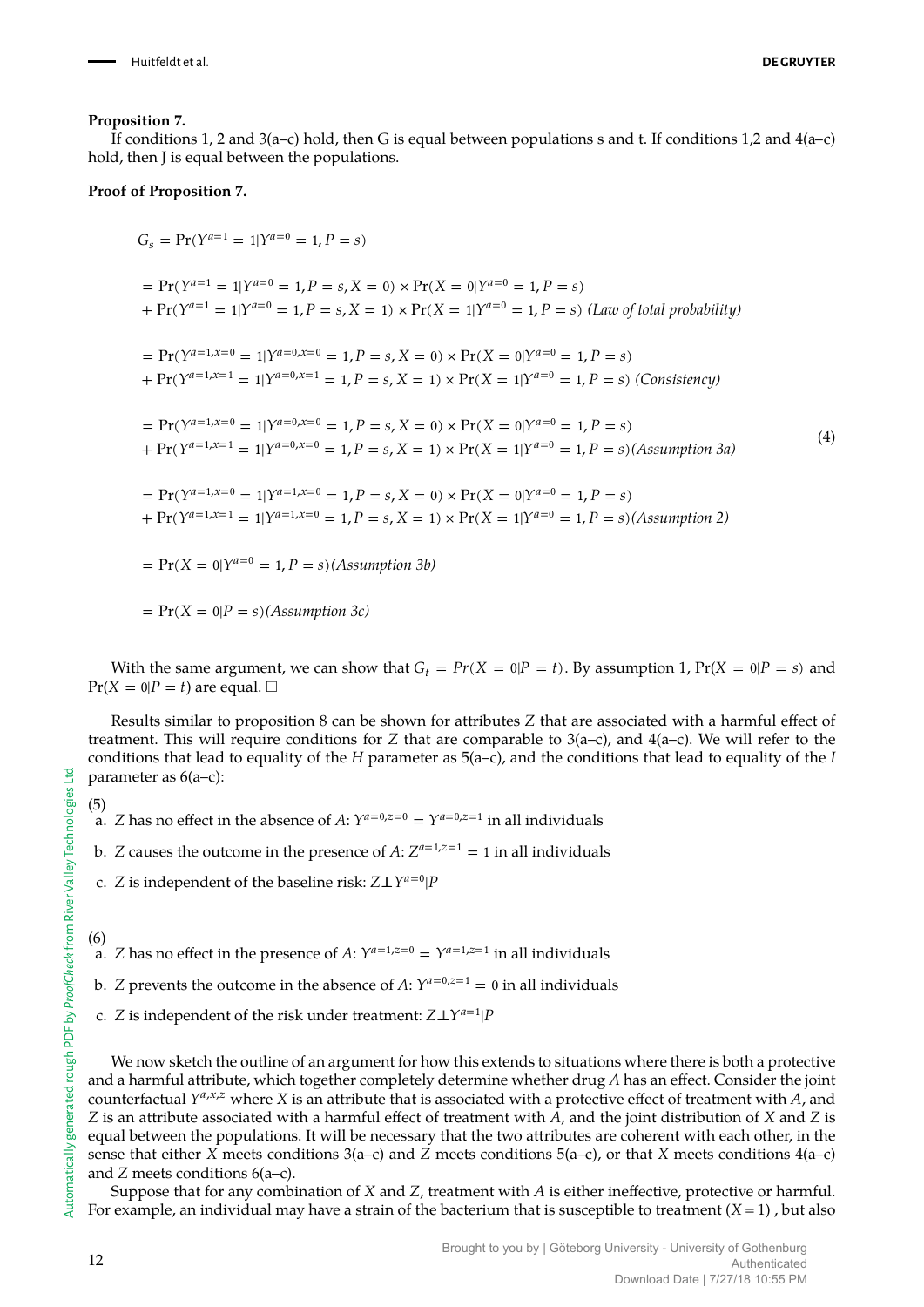have a genetic variant that causes a severe, deadly allergic reaction to the drug  $(Z=1)$ . In this case, we may believe that the allergic reaction supersedes the bacterial susceptibility, i.e. that treatment with *A* is harmful for this combination of *X* and *Z*.

For any individual, define *U* = 0 if the person belongs to a joint stratum of *X* and *Z* such that treatment has no effect (i.e.  $Y^{a=1,x,z} = Y^{a=0,x,z}$  in all individuals),  $U=1$  if the individual belongs to a joint stratum of *X* and *Z* such that  $Y^{a=1,x,z}=0$  in all individuals, and  $U=2$  if he belongs to a joint stratum of  $x,z$  such that  $Y^{a=1,x,z}=1$ . Because no combination of *X* and *Y* is associated with both harmful and preventative effects of *A*, this covers all possibilities. Using logic similar to the proof for singular attributes, we can show that *G* is equal to  $Pr(U = 1)$ , *H* is equal to  $Pr(U = 2)$ , and that these are equal between the two populations.

This can further be extended to multifactorial attributes. Consider the joint counterfactual  $Y^{a,\overline{x},\overline{z}}$  where  $\overline{X}$  is a vector of attributes associated with protective effect of treatment, and  $\overline{Z}$  is a vector of attributes associated with a harmful effect of treatment. We will suppose that all attributes in  $\overline{X}$  either operate according to conditions  $3(a-c)$  or conditions  $4(a-c)$ , and that all attributes in  $\overline{Z}$  operate according to corresponding conditions  $5(a-c)$  or (6a–c) such that the conditions for  $\overline{Z}$  are coherent with the conditions for  $\overline{X}$ , as discussed above. This extension will require that for any combination of  $\bar{x}$  and  $\bar{z}$ , treatment with *A* is either harmful, protective or without effect; if this is believed to be the case, individuals can be assigned to strata of *U* using the same logic as before.

# **D Appendix**

#### **Proposition 8.**

If the outcome is rare and if  $RR(+)$  is equal between two populations, then the risk difference is approximately equal between the two populations.

#### **Proof of Proposition 8.**

If  $RR(+)$  is equal between the two populations, the following relationship holds:

$$
\frac{1 - \Pr(Y^{a=1}|P=s)}{1 - \Pr(Y^{a=0}|P=s)} = \frac{1 - \Pr(Y^{a=1}=1|P=t)}{1 - \Pr(Y^{a=0}=1|P=t)}
$$

This can be rewritten as:

$$
1 - \Pr(Y^{a=1}|P = s) - \Pr(Y^{a=0} = 1|P = t) + \Pr(Y^{a=0} = 1|P = t) \times \Pr(Y^{a=1}|P = s)
$$
  
= 1 - \Pr(Y^{a=1}|P = t) - \Pr(Y^{a=0} = 1|P = s) + \Pr(Y^{a=0} = 1|P = s) \times \Pr(Y^{a=1}|P = t)

If the outcome is rare, the product terms on both sides are close to zero:

$$
1 - \Pr(Y^{a=1}|P=s) - \Pr(Y^{a=0}=1|P=t) = 1 - \Pr(Y^{a=1}|P=t) - \Pr(Y^{a=0}=1|P=s)
$$

This can be rewritten as:

$$
Pr(Y^{a=1}|P=s) - Pr(Y^{a=0}=1|P=s) = Pr(Y^{a=1}|P=t) - Pr(Y^{a=0}=1|P=t)
$$

The left side of this expression is RD in population  $s$  and the right side is RD in population  $p$ :

$$
RD_s = RD_t \tag{5}
$$

□

#### **Notes**